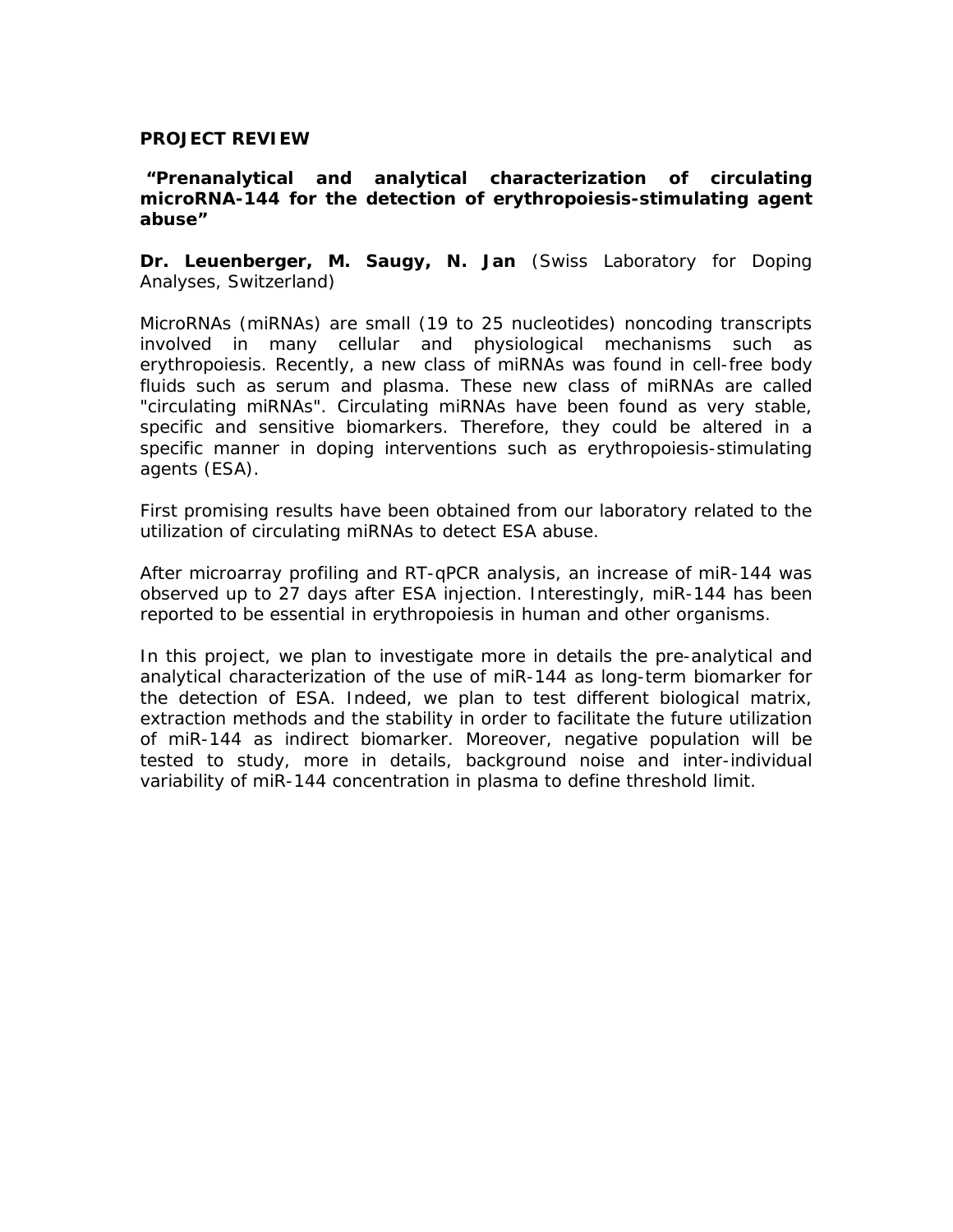## **"***Prenanalytical and analytical characterization of circulating microRNA-144 for the detection of erythropoiesis-stimulating agent abuse***"**

**Dr. Leuenberger, M. Saugy, N. Jan** (Swiss Laboratory for Doping Analyses, Switzerland)

## **Results and Conclusion**

In this project, different pre-analytical tests have been performed to characterize two selected miRNA. These two miRNAs were potential biomarkers for the detection of ESAs abuse and autologous blood transfusion, respectively.

Extraction protocol was demonstrated to be the most important step in miRNAs analysis. Standard extraction protocol is based on phenol/chloroform extraction followed by silica columns purification. Although very efficient, the use of these toxic solvents should be handled carefully. To prevent the use of phenol/chloroform and to decrease the cost of analysis, different extraction procedures were tested. Since circulating miRNAs are very stable, extraction protocol based on boiling was possible. Comparison with standard method demonstrated that heat-and-shoot protocol was efficient only for minute amount of plasma. In contrast, with a volume of 100 µl standard method is close to 10 fold times better regarding qPCR signal. Plasma matrix is known to contain reverse transcription and PCR enzyme reaction. Since more inhibitors were present in 100 µl of plasma than 12 µl could explain this observation. Thus, boiling is sufficient to counteract inhibitors of enzyme reaction only in small volume.

Minimally invasive test such as fingertip prick test possess some advantages. We observed that heat-and-shoot and standard method could be used to extract circulating miRNAs from digital blood. Digital blood collections are beneficial in clinics but this utility in anti-doping is questioned as some athletes preferred standard blood collection to fingertip prick test because of the pressure applied on fingers when they compete or train. In addition, it is difficult to analyse several